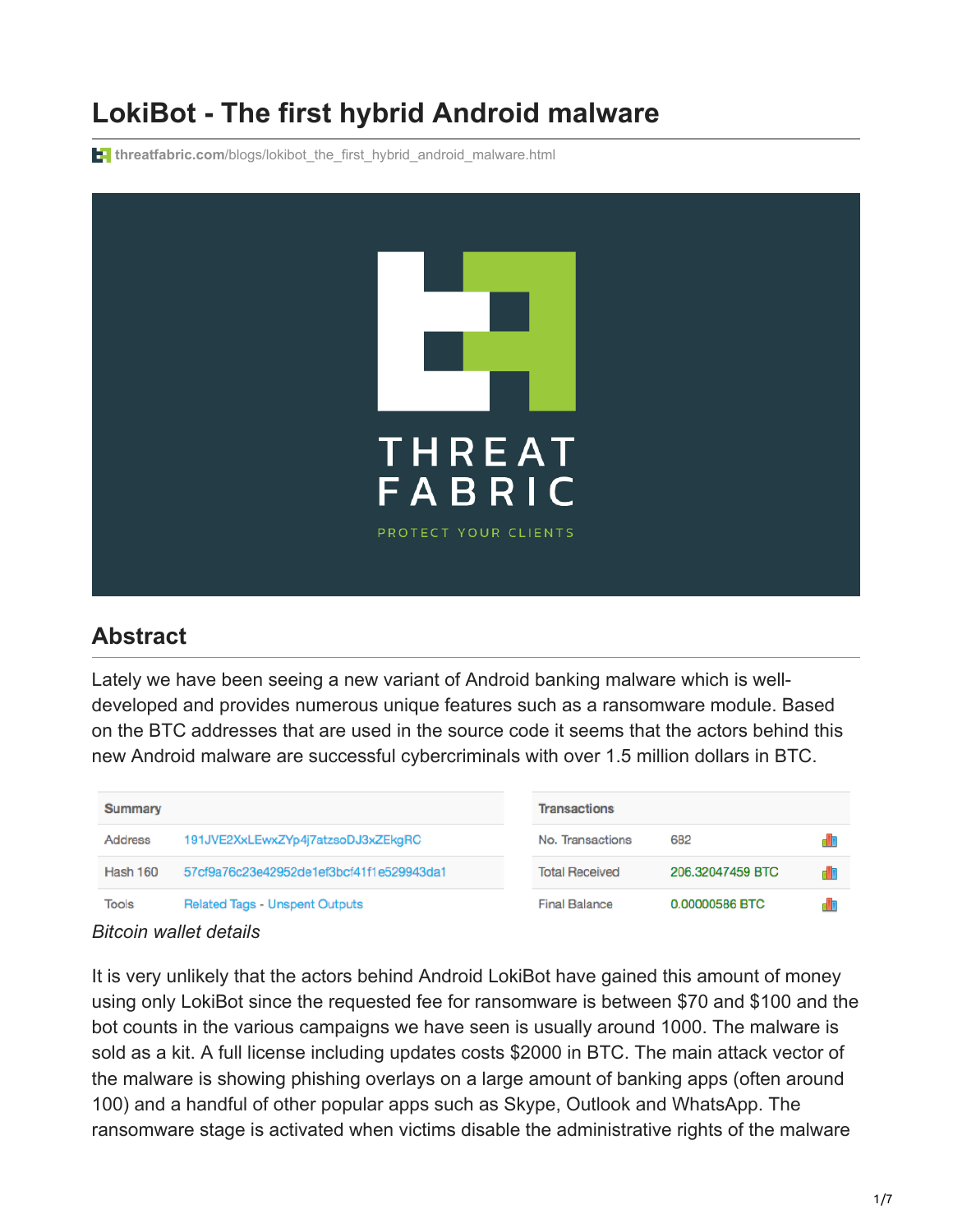or try to uninstall it. Besides the automatic activation of the ransomware module the bot also has a "Go Crypt" command, enabling the actors to trigger it. The ransomware attack however does not seem to be the main focus of their campaign at the time of writing.

#### **Malware characteristics**

LokiBot, which works on Android 4.0 and higher, has pretty standard malware capabilities, such as the well-known overlay attack all bankers have. It can also steal the victim's contacts and read and send SMS messages. It has a specific command to spam all contacts with SMS messages as a means to spread the infection. The victim's browser history isn't safe either, as this can be uploaded to the C2. To top it off there is an option to lock the phone preventing the user from accessing it.

LokiBot also has some more unique features. For one it has the ability to start the victim's browser app and open a given web page. Additionally, it implements SOCKS5, can automatically reply to SMS messages and it can start a user's banking application. Combine this with the fact that LokiBot can show notifications which seem to come from other apps, containing for example a message that new funds have been deposited to the victim's account and interesting phishing attack scenarios arise! The phishing notifications use the original icon of the application they try to impersonate. In addition, the phone is made to vibrate right before the notification is shown so the victim will take notice of it. When the notification is tapped it will trigger an overlay attack.

Another very interesting and unique feature of LokiBot is its ransomware capabilities. This ransomware triggers when you try to remove LokiBot from the infected device by revoking its administrative rights. It won't go down without a fight and will encrypt all your files in the external storage as a last resort to steal money from you, as you need to pay Bitcoins to decrypt your files.

What's also interesting to note is that the malware obfuscates its network traffic in the exact same way as we've seen in [previously discovered Bankbot variants](https://www.threatfabric.com/blogs/banking_malware_in_google_play_targeting_many_new_apps.html). This is probably also the reason why our great friend Nikolaos Chrysaidos (Head of Mobile Threats & Security at Avast) has [reported](https://twitter.com/virqdroid/status/878255898044452864) very early stages of lokibot campaign as Bankbot.

#### **Panel features**

The C2 web panel is well rounded and has a couple of interesting features. It provides you with a built-in APK builder which allows you to customize the icon, name, build date and C2 URL, making it trivial to create numerous different samples targeting different user groups. It will also automatically generate certificate to sign each APK.

In addition to building the APK an actor can also customize all aspects of the overlays which will be shown to the victims and do advanced searches on all collected data, such as logs, history and geolocation.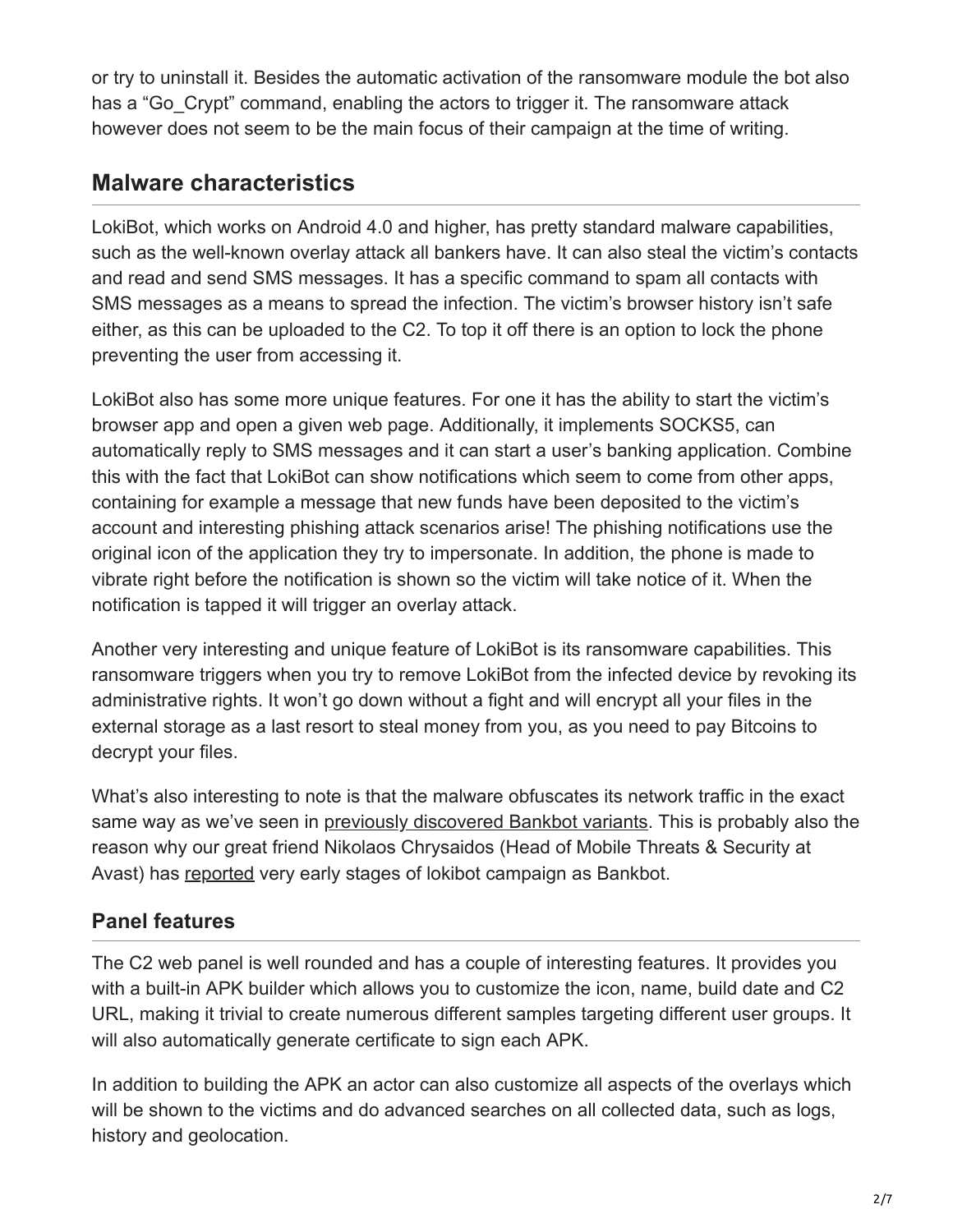| ш<br><b>Total Bots:</b>                                                                                                                                                                                                                  |                        |         |        |                         |                     |                 |        |      |            |        |
|------------------------------------------------------------------------------------------------------------------------------------------------------------------------------------------------------------------------------------------|------------------------|---------|--------|-------------------------|---------------------|-----------------|--------|------|------------|--------|
| Bank App v<br>$=$ sort                                                                                                                                                                                                                   | <b>ED GET COMMANDS</b> |         |        | <b>IT BANK COMMANDS</b> | <b>DELETE</b>       | IMEI search     |        | Q    |            |        |
| IMEL Android V Country V Seller V Online V Last connect I First connect V Bank App V Card I Bank V SMS<br>$\Box$ Comment $\Box$ Screen $\Box$ Operator $\Box$ Model $\Box$ Jabber notifications $\Box$ Wide mode<br><b>APPLY CHANGES</b> |                        |         |        |                         |                     |                 |        |      |            |        |
| <b>IMEI</b>                                                                                                                                                                                                                              | Android                | Country | Seller | Online                  | <b>Last Connect</b> | <b>Bank App</b> | Jabber | Card | <b>SMS</b> | $\Box$ |
|                                                                                                                                                                                                                                          | 7.1.1                  | a –     | new    |                         | 2017-05-20 21:01    |                 | ₽      |      |            |        |

*Malware command and control panel*

#### **Ransomware details**

The ransomware stage is automatically activated when victims tries to remove the malware. In addition, it can be activated from the C2 by sending the "Go\_Crypt" command.



*Automatic ransomware activation when disabling 'device admin'*

As soon as the ransomware is activated, it starts searching for all files and directories in the primary shared or external storage directory (traditionally the SD card) and encrypts them using AES. The key is generated randomly under default AES/ECB/PKCS5 padding and 128-bit key size. However, the encryption function in this ransomware utterly fails, because even though the original files are deleted, the encrypted file is decrypted and written back to itself. Thus, victims won't lose their files, they are only renamed.

Even though the encryption part fails pretty badly, the screen locker still works and will lock the victim's screen using the administrative permissions it has gained from the user when the malware was first started. A threat is then shown on the screen: "Your phone is locked for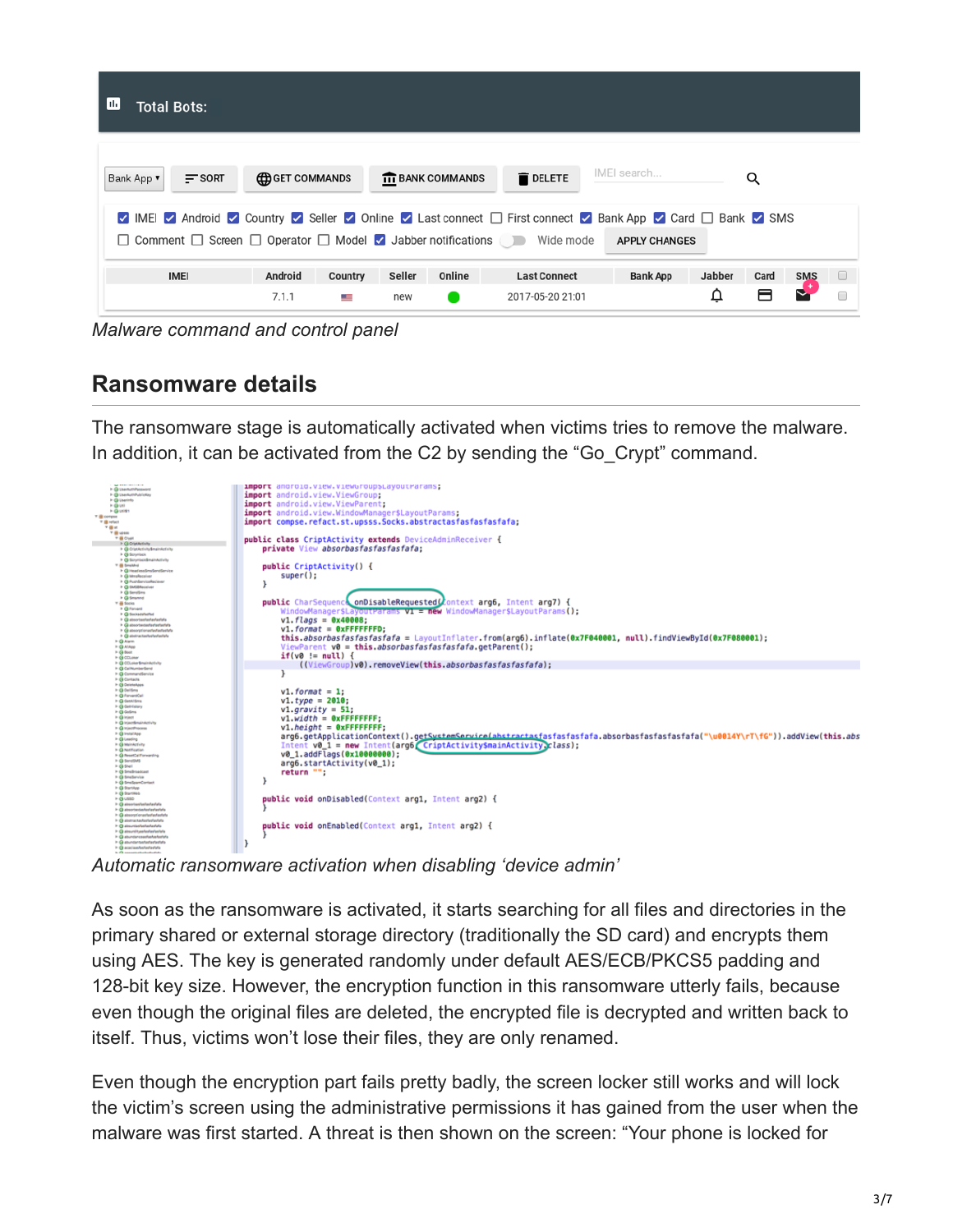viewing child pornography." The payment amount varies between \$70 and \$100. The Bitcoin addresses of LokiBot are hardcoded in the APK and can't be updated from C2 server.



*when the ransomware locks the phone*

| V @ a105504717216654505045458541a145344594445   | XIII LIIS: diiur 010= iittp://Scriellids.diiur 010. COIII/dDK/Tes/diiur 010 >                                       |
|-------------------------------------------------|---------------------------------------------------------------------------------------------------------------------|
| V .D com.bnyngvpl.utihz                         | ical" />                                                                                                            |
| If Manifest<br>Ge Certificate                   | android="http://schemas.android.com/apk/res/android">                                                               |
| <b>B</b> Bytecode                               | bid:text="Your phone is locked for viewing child pornography." android:textColor="#ff840909" android:textSize="     |
| V Co Resources<br>> C drawable                  | id:text="All your files are encrypted. Your phone is locked until payment of the fine of \$50." android:textCol     |
| <b>T Colleybut</b><br>Il activity main.xml      | id:text="You have 48 hours to pay the fine in case of refusal to pay all of your files will be handed over to t     |
| <b>Imaclantis</b> 3                             | id:text="Is your personal account. Bitcoin" android:textColor="#ff000000" android:textSize="16.0sp" />              |
| cofhafhafchaf.xml<br>Imx.gabhgabhbahg St        | <br>d:text="191JVE2XxLEwxZYp4j7atzsoDJ3xZEkgRC" android:textColor="#ffc60909" android:textSize="18.0sp" />          |
| Intelligenteholden<br>1 hgfdhdgfdhgdh.xml       | id:text="for payment." android:textCotor="#11000000" android:textSize="16.0sp" />                                   |
| If hoffroffring.xml                             | id:text="After paying the fine, your phone automatically unlocks." android:textColor="#ff000000" android:textSi     |
| 3. highlyghingt.xml<br>If informational disease | id:text="Buy bitcoin." android:textColor="#ff000000" android:textSize="16.0sp" />                                   |
| 3. Ingingvingv.xml<br>> (b mipmap-sochdgi-v4    | id:text="https://www.coinbase.com/" android:textColor="#ff000000" android:textSize="16.0sp" />                      |
| <b>High values</b>                              | id:text="https://btc-e.com/" android:textColor="#ff000000" android:textSize="16.0sp" />                             |
| Figh values-an-rXB<br>h @values-en-rXA          | id:text="Help :" android:textColor="#ff000000" android:textSize="16.0sp" />                                         |
| h (b values-w820dp-v13)<br>> (b and             | [1] "id:text="https://www.youtube.com/watch?v=Apk4803Eti0" android:textColor="#ff000000" android:textSize="15.0sp   |
| P @ Assets                                      | [1] id:text="https://www.youtube.com/watch?v=C3Gx1wEcrSU" android:textColor="#ff000000" android:textSize="15.0sp" / |
|                                                 |                                                                                                                     |

*Hardcoded Bitcoin address*

#### **Dynamic analysis evasion**

The techniques used by LokiBot to prevent dynamic analysis are not very advanced, but seem to be more extensive than those used by other banking malware we have seen. Over time we see continueing improvements on this part, indicating the developer is still working on this. The following techniques are found in the latest version of LokiBot:

- Detecting Qemu files: /dev/socket/qemud, /dev/qemu\_pipe,

/system/lib/libc\_malloc\_debug\_qemu.so, /sys/qemu\_trace, /system/bin/qemu-props; - Detecting Qemu properties: init.svc.qemud, init.svc.qemu-props, qemu.hw.mainkeys; -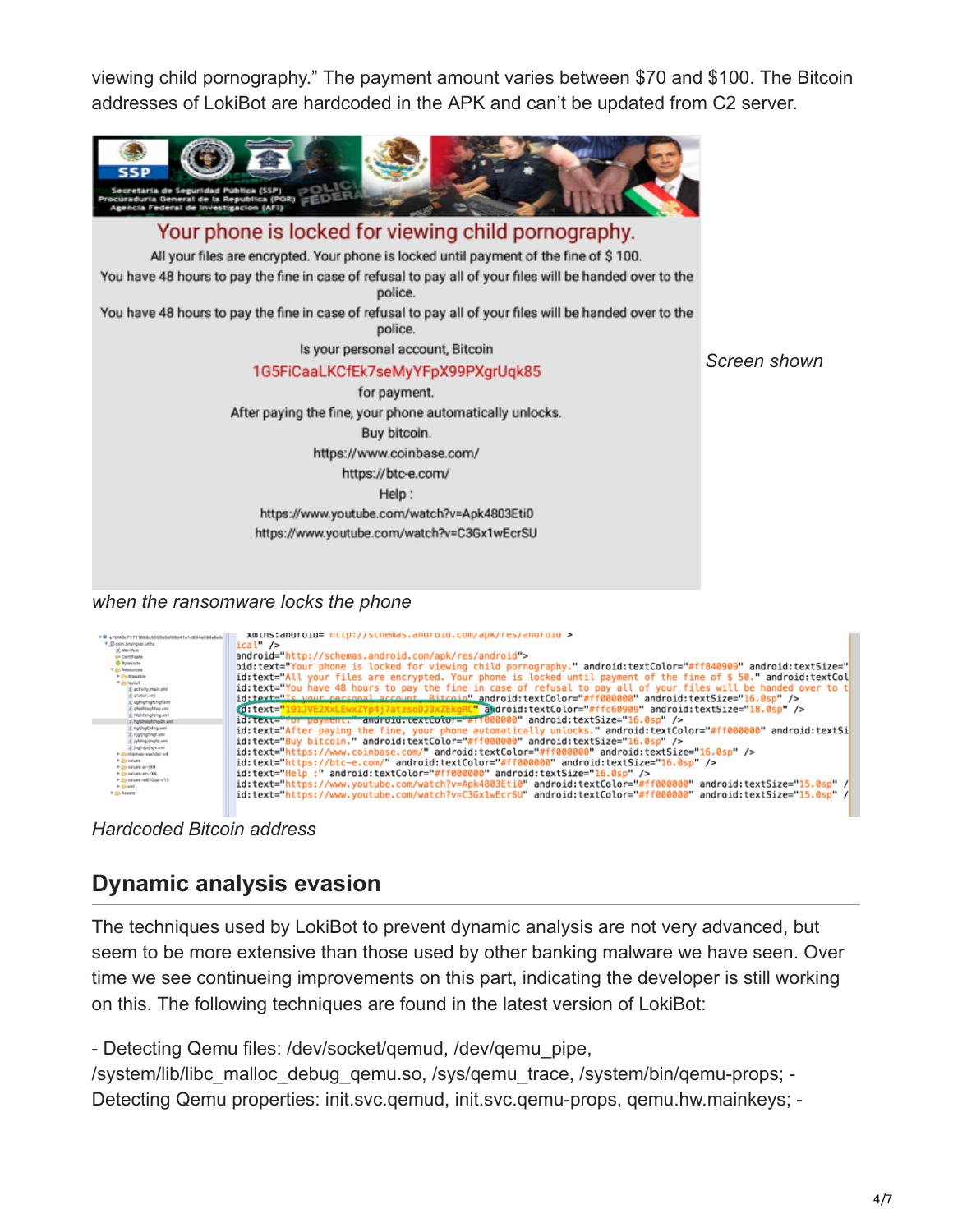Detecting emulator (goldfish) drivers in /proc/tty/drivers; - Checking installed packages for TaintDroid package org.appanalysis; - Checking prescence of TaintDroid class dalvik.system.Taint.

### **Conclusion**

Since early this summer we have seen at least 30 to 40 samples with bot counts varying between 100 to 2000 bots. We believe that the actors behind LokiBot are successful, based on their BTC traffic and regular bot updates. In fact, we have seen new features emerge in the bot almost every week which shows that LokiBot is becoming a strong Android trojan, targeting many banks and popular apps.

# **Targeted apps (sorted by package name)**

1. BAWAG P.S.K. (at.bawag.mbanking) 2. Easybank (at.easybank.mbanking) 3. ErsteBank/Sparkasse netbanking (at.spardat.netbanking) 4. Volksbank Banking (at.volksbank.volksbankmobile) 5. Bankwest (au.com.bankwest.mobile) 6. ING Australia Banking (au.com.ingdirect.android) 7. NAB Mobile Banking (au.com.nab.mobile) 8. Suncorp Bank (au.com.suncorp.SuncorpBank) 9. ING Direct France (com.IngDirectAndroid) 10. Raiffeisen Smart Mobile (com.advantage.RaiffeisenBank) 11. Akbank Direkt (com.akbank.android.apps.akbank\_direkt) 12. 澳盛行動夥伴 (com.anz.android) 13. ANZ goMoney Australia (com.anz.android.gomoney) 14. AOL - News, Mail & Video (com.aol.mobile.aolapp) 15. Axis Mobile (com.axis.mobile) 16. Bank Austria MobileBanking (com.bankaustria.android.olb) 17. Bankinter Móvil (com.bankinter.launcher) 18. BBVA | España (com.bbva.bbvacontigo) 19. BBVA net cash | ES & PT (com.bbva.netcash) 20. Bendigo Bank (com.bendigobank.mobile) 21. Boursorama Banque (com.boursorama.android.clients) 22. Banque (com.caisseepargne.android.mobilebanking) 23. Chase Mobile (com.chase.sig.android) 24. CIBC Mobile Banking:registered: (com.cibc.android.mobi) 25. CIC (com.cic\_prod.bad) 26. Citibank Australia (com.citibank.mobile.au) 27. Fifth Third Mobile Banking (com.clairmail.fth) 28. Crédit Mutuel (com.cm\_prod.bad) 29. Alior Mobile (com.comarch.mobile) 30. CommBank (com.commbank.netbank) 31. iMobile by ICICI Bank (com.csam.icici.bank.imobile) 32. Meine Bank (com.db.mm.deutschebank) 33. Gumtree: Search, Buy & Sell (com.ebay.gumtree.au) 34. Facebook (com.facebook.katana) 35. Messenger (com.facebook.orca) 36. QNB Finansbank Cep Şubesi (com.finansbank.mobile.cepsube) 37. La Banque Postale (com.fullsix.android.labanquepostale.accountaccess) 38. Garanti Mobile Banking (com.garanti.cepsubesi) 39. Getin Mobile (com.getingroup.mobilebanking) 40. Google Play Games (com.google.android.play.games) 41. Groupama toujours là (com.groupama.toujoursla) 42. Lloyds Bank Mobile Banking (com.grppl.android.shell.CMBlloydsTSB73) 43. Halifax: the banking app that gives you extra (com.grppl.android.shell.halifax) 44. HSBC Mobile Banking (com.htsu.hsbcpersonalbanking) 45. Bank of America Mobile Banking (com.infonow.bofa)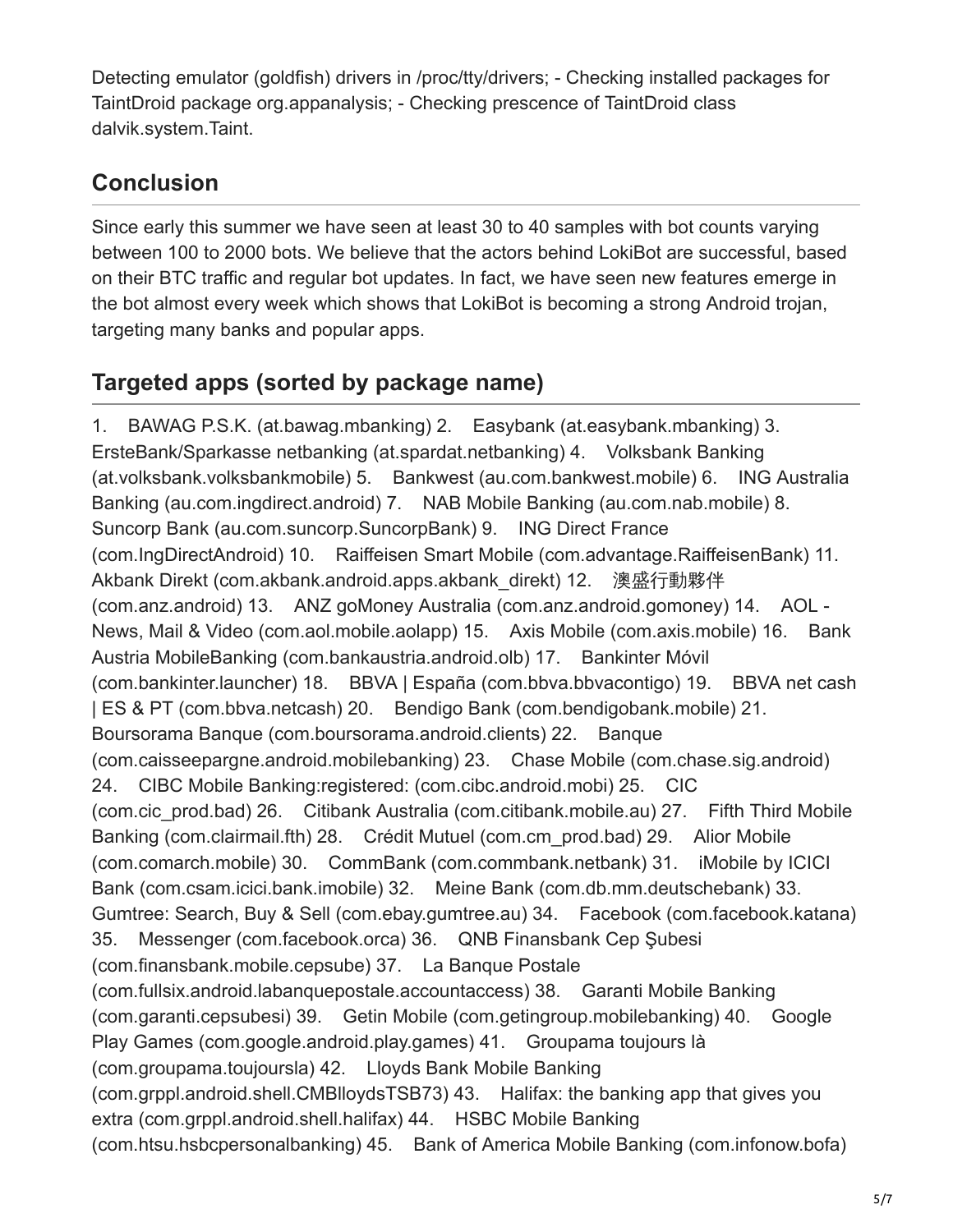46. ING-DiBa Banking + Brokerage (com.ing.diba.mbbr2) 47. Raiffeisen ELBA (com.isis\_papyrus.raiffeisen\_pay\_eyewdg) 48. Capital One:registered: Mobile (com.konylabs.capitalone) 49. Citi Handlowy (com.konylabs.cbplpat) 50. Kutxabank (com.kutxabank.android) 51. MACIF Assurance et Banque (com.macif.mobile.application.android) 52. Microsoft Outlook (com.microsoft.office.outlook) 53. Skrill (com.moneybookers.skrillpayments) 54. NETELLER (com.moneybookers.skrillpayments.neteller) 55. Crédit du Nord pour Mobile (com.ocito.cdn.activity.creditdunord) 56. PayPal (com.paypal.android.p2pmobile) 57. İşCep (com.pozitron.iscep) 58. ruralvía (com.rsi) 59. State Bank Freedom (com.sbi.SBFreedom) 60. SBI Anywhere Personal (com.sbi.SBIFreedomPlus) 61. Skype - gratis chatberichten en video-oproepen (com.skype.raider) 62. HDFC Bank MobileBanking (com.snapwork.hdfc) 63. Sparkasse+ (com.starfinanz.smob.android.sbanking) 64. Sparkasse (com.starfinanz.smob.android.sfinanzstatus) 65. SunTrust Mobile App (com.suntrust.mobilebanking) 66. TD Canada (com.td) 67. Banca Móvil Laboral Kutxa (com.tecnocom.cajalaboral) 68. Halkbank Mobil (com.tmobtech.halkbank) 69. Bancolombia App Personas (com.todo1.mobile) 70. Union Bank Mobile Banking (com.unionbank.ecommerce.mobile.android) 71. USAA Mobile (com.usaa.mobile.android.usaa) 72. U.S. Bank (com.usbank.mobilebanking) 73. VakıfBank Mobil Bankacılık (com.vakifbank.mobile) 74. Viber Messenger (com.viber.voip) 75. Wells Fargo Mobile (com.wf.wellsfargomobile) 76. WhatsApp Messenger (com.whatsapp) 77. Yahoo Mail Blijf georganiseerd (com.yahoo.mobile.client.android.mail) 78. Yapı Kredi Mobile (com.ykb.android) 79. Ziraat Mobil (com.ziraat.ziraatmobil) 80. comdirect mobile App (de.comdirect.android) 81. Commerzbank Banking App (de.commerzbanking.mobil) 82. Consorsbank (de.consorsbank) 83. DKB-Banking (de.dkb.portalapp) 84. VR-Banking (de.fiducia.smartphone.android.banking.vr) 85. Postbank Finanzassistent (de.postbank.finanzassistent) 86. SpardaApp (de.sdvrz.ihb.mobile.app) 87. Popular (es.bancopopular.nbmpopular) 88. Santander (es.bancosantander.apps) 89. Bankia (es.cm.android) 90. EVO Banco móvil (es.evobanco.bancamovil) 91. CaixaBank (es.lacaixa.mobile.android.newwapicon) 92. Bank Pekao (eu.eleader.mobilebanking.pekao) 93. PekaoBiznes24 (eu.eleader.mobilebanking.pekao.firm) 94. Mobilny Bank (eu.eleader.mobilebanking.raiffeisen) 95. HVB Mobile B@nking (eu.unicreditgroup.hvbapptan) 96. Mon AXA (fr.axa.monaxa) 97. Banque Populaire (fr.banquepopulaire.cyberplus) 98. Ma Banque (fr.creditagricole.androidapp) 99. Mes Comptes - LCL pour mobile (fr.lcl.android.customerarea) 100. Mobile Banking (hr.asseco.android.jimba.mUCI.ro) 101. Baroda mPassbook (in.co.bankofbaroda.mpassbook) 102. Maybank (may.maybank.android) 103. L'Appli Société Générale (mobi.societegenerale.mobile.lappli) 104. Santander MobileBanking (mobile.santander.de) 105. Mes Comptes BNP Paribas (net.bnpparibas.mescomptes) 106. BankSA Mobile Banking (org.banksa.bank) 107. Bank of Melbourne Mobile Banking (org.bom.bank) 108. St.George Mobile Banking (org.stgeorge.bank) 109. Westpac Mobile